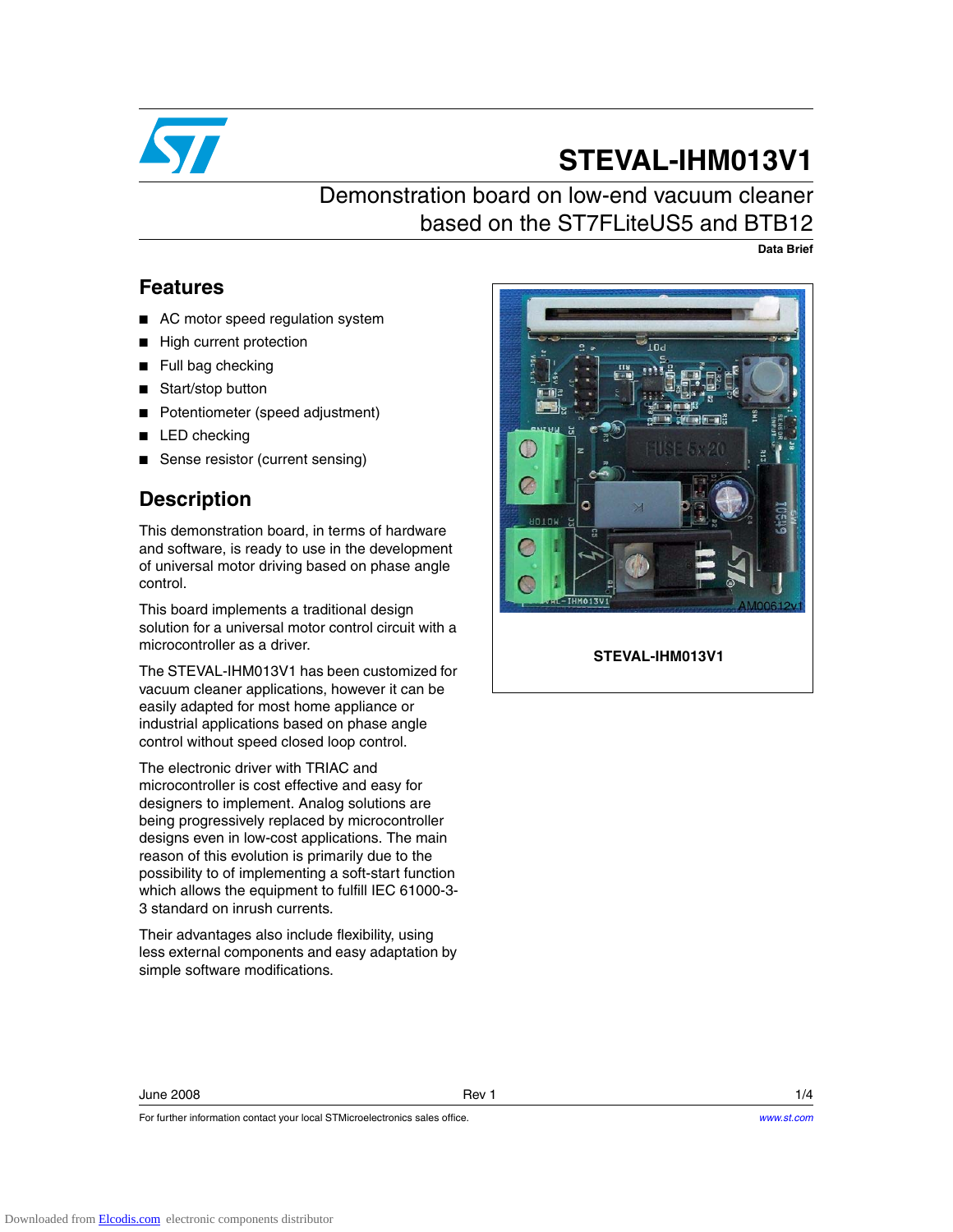## **1 Block diagram**



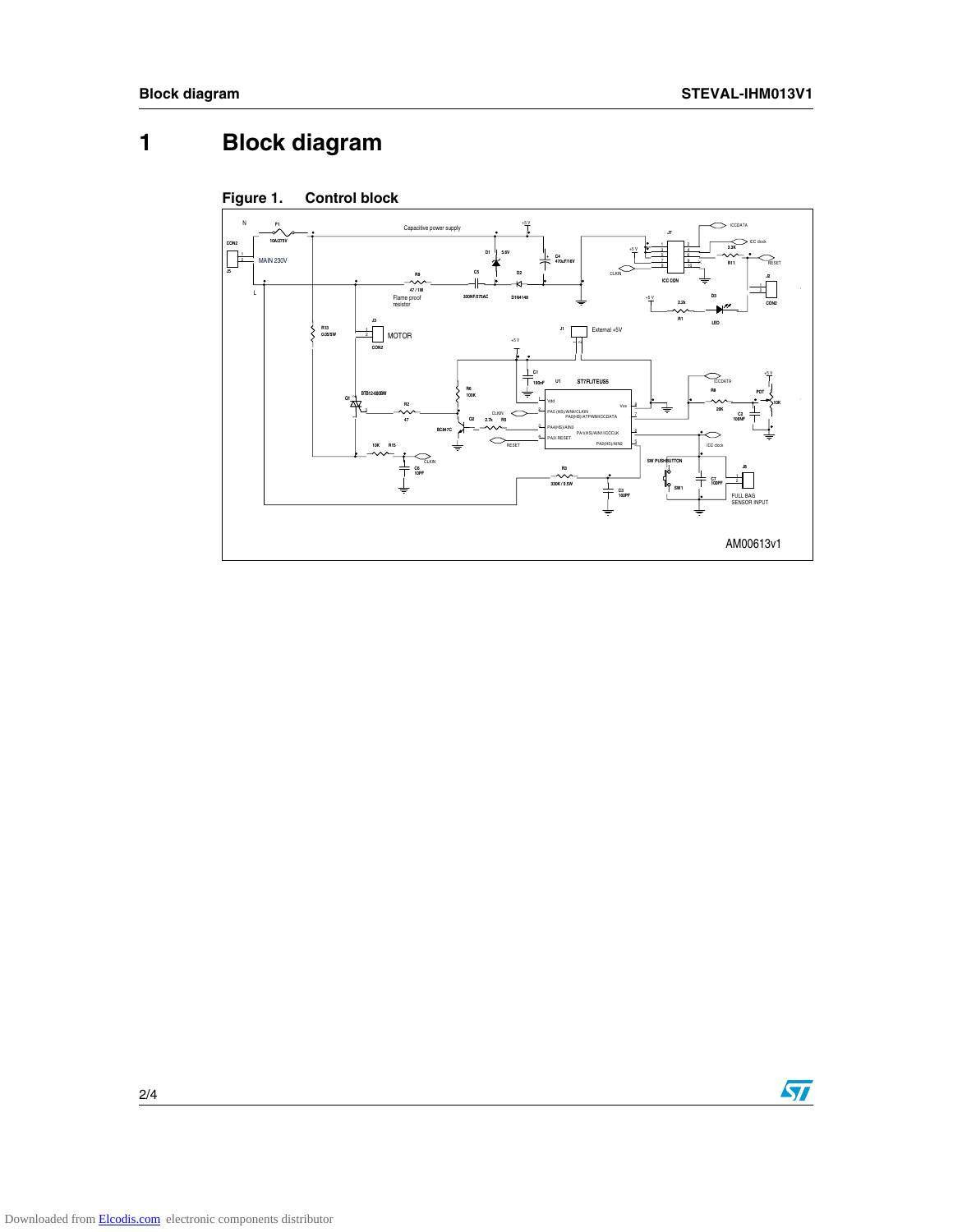## **2 Revision history**

#### Table 1. **Document revision history**

| <b>Date</b> | <b>Revision</b> | Changes          |
|-------------|-----------------|------------------|
| 04-Jun-2008 |                 | Initial release. |